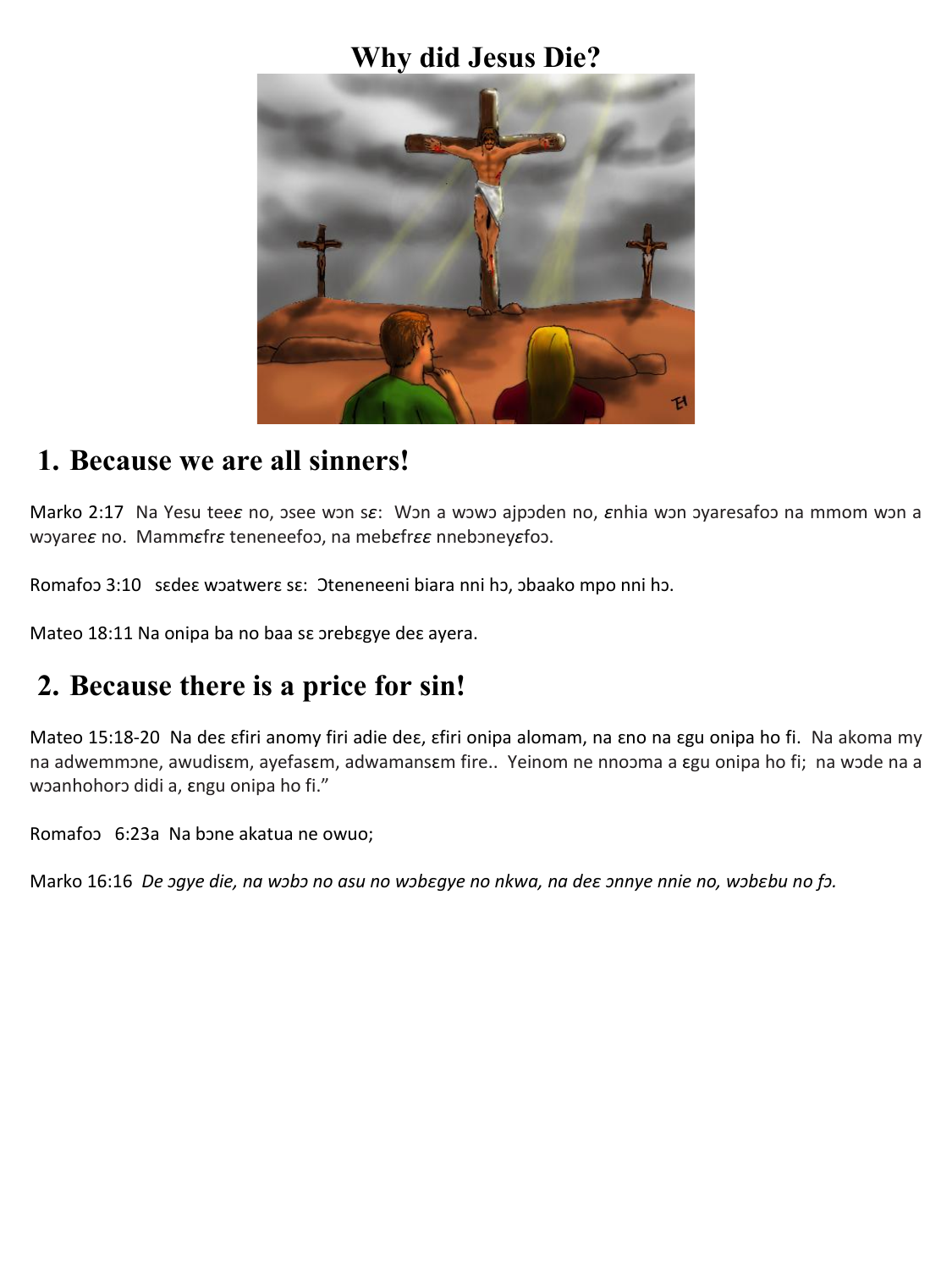

**There is a price for sin!**

## **3. Because Jesus died and paid for our sins on the cross!**

Mateo 1:21 Na ɔbɛwo ɔbabanin, na woato ne din Yesu, ɛfiri sɛ ɔno na ɔbɛgye ne man afiri wɔn bɔne mu.

Romafoɔ 5:8 Na Onyankopɔn yi ne dɔ a ɔdɔ yɛn no kyerɛ, ɛfiri sɛ yɛda so yɛ nnebɔneyɛfoɔ no, Kristo wu maa yɛn.

Yohane 3:16 Na sɛdeɛi Onyankopɔn dɔɔ wiase nie, sɛ ɔde ne ba a ɔwoo no korɔ no maeɛ, na obiara a ɔgye no die no anyera, na wanya daa nkwa.

Mateo 18:11 Na onipa ba no baa sɛ ɔrebɛgye deɛ ayera.

## **4. Menua, sɛ wobɛfa Yesu sɛ wo kra agyenkwa deɛ a, bɔnefafire wɔ hɔ ma wo.**

Efesofoɔ 2:8-9 'Na Adom na wɔde nam gyidie so agye mo nkwa, ɛmfiri nnwuma mu, na obiara anhoahoa ne ho'

Tito 3:5 ɛmfiri tenenee mu nnwuma a yɛayɔ mu na mmom ɔno ara ne ho mmɔborɔhumu nti na ɛmma no faa awo foforɔ adwareɛ ne Honbom Kronkron foforɔyɛ so gyee yɛn nkwa

Asamafoɔ nnwuma 4:12 Na nkwagyeɛ nni obiara mu, na nso din foforɔ nni ɔsoro ase a wɔde ama wɔ nnipa mu a ɛsɛ sɛ wɔgye yɛn nkwa wɔ mu..

#### **5. Woogye Kristo Yesu nkoaa adi ama wo nwagye***ɛ***.**

Marko 9:23 Na w*ɔ*ante asɛm no ase na w*ɔ*suroo sɛ w*ɔ*bɛbisa no